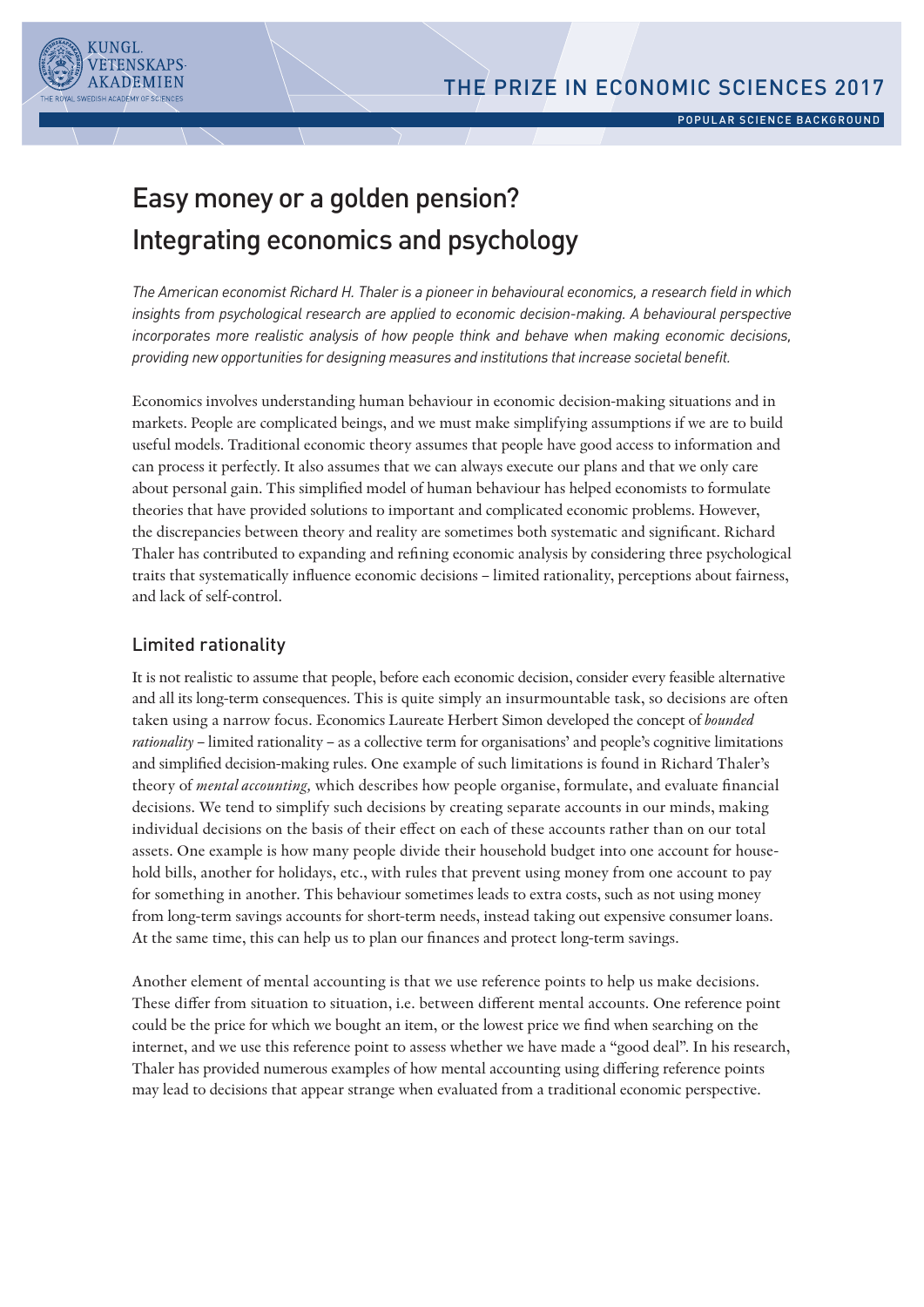

To manage the many financial decisions in our lives, we often organise them in separate accounts in our minds. The theory of mental accounting demonstrates the unintended problems that may result.

One example is a consumer who finds out that the watch she is about to buy is 100 Swedish krona cheaper in another shop. She chooses to go to the other shop if the watch costs 1,000 krona but won't do so if it costs 10,000 krona even though the saving in krona is the same. The explanation is that she focuses on the percentage, rather than on the actual saving relative to the reference point. Another example, taken from a well-known study by Thaler and a number of co-authors, is a taxi driver who must weigh his working hours against his free time and family. The driver solves this by setting targets for his daily income, and finishing for the day once he has reached this target. However, such a rule entails that the driver finishes early when there are many customers and the hourly income is high, and has to work longer days when demand is low. With a different rule, he could earn more while working less and the city would have more taxis on days when many people need them.

Other factors that govern our decision-making are previous experience and our perceptions of ownership itself. We normally want more money for selling something we own than we are prepared to pay in order to buy exactly the same item – a phenomenon that Thaler calls the *endowment effect.* One of many documented examples is a famous experiment from 1990, conducted by Thaler with Laureate Daniel Kahneman and Jack Knetsch. In the experiment, a number of decorative mugs were handed out to a group of randomly chosen test subjects, who were then allowed to choose whether they wanted to sell the mug to someone in a second group who had not received a mug. Because the two groups were randomly selected, on average they should value the mugs equally highly, and around half the mugs should be sold. However, it turned out that, on average, those who happened to get a mug valued it more highly than the people in the control group who had not received one, and far fewer than half the mugs changed hands.

The endowment effect can have long-term consequences, such as reducing trade in goods and services and making legal disputes more difficult to resolve. Thaler's explanation for the endowment effect is based upon how people tend to experience the negative feeling of a loss more strongly than the positive sense of an equally large gain, known as loss aversion. Giving up something we already own is experienced as a loss, while acquiring the same thing is experienced as a gain.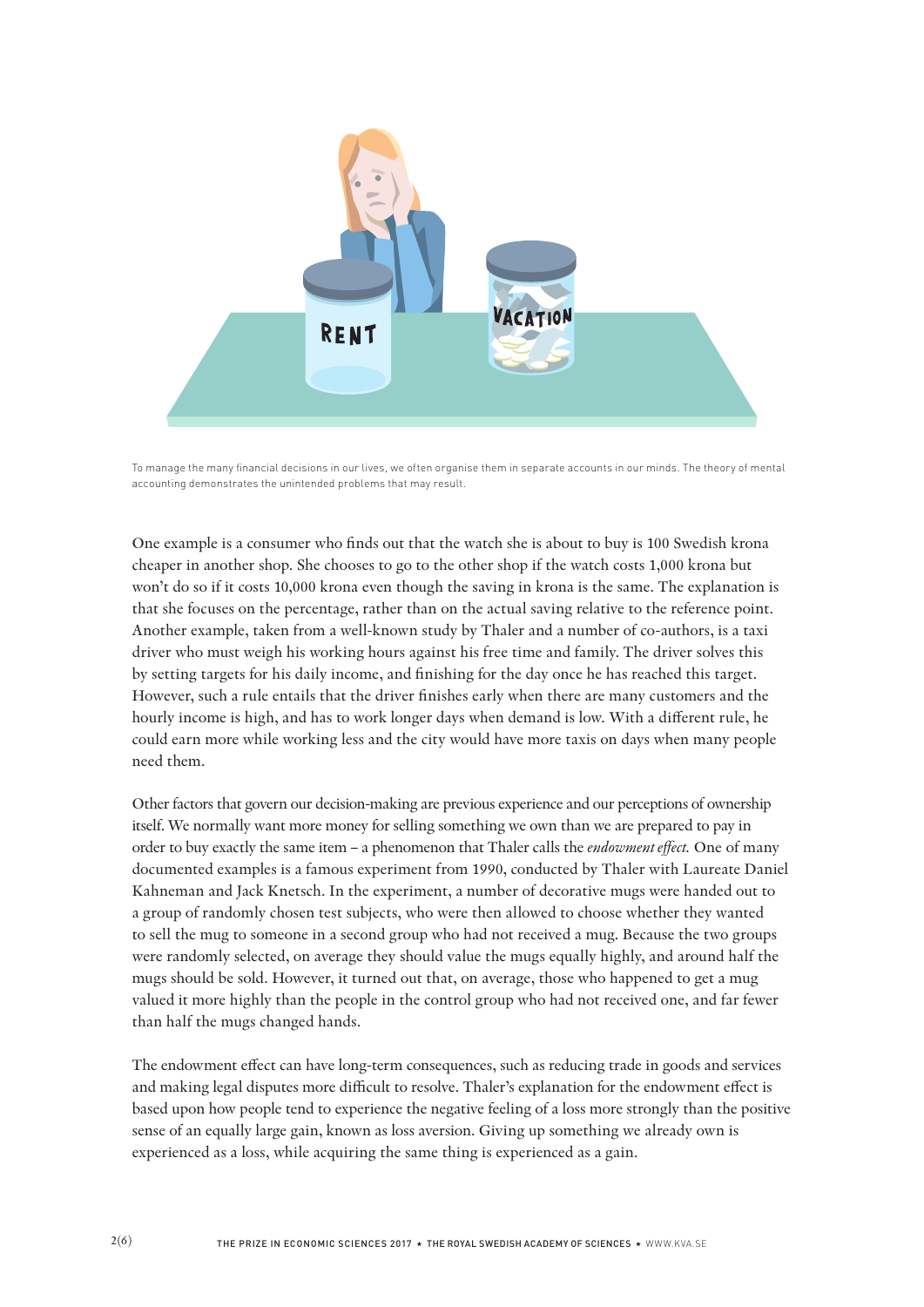More generally, what we define as a gain or a loss depends on where we place the reference point, which is therefore important for our decision. For example, discount sales make consumers place the reference price higher than they otherwise would, and they thus perceive a purchase as a better deal than if the item was sold at the same price but not in a sale. Another example is that an investor in the stock market does not define a deal as a profit or loss until the shares are actually sold. This leads to investors generally holding on to losing shares for a long time in the hope that "it'll get better", and selling winning shares too soon in order "to bring home the profit", despite it often being more advantageous to do things the opposite way (for tax reasons, for example).

Our own experiences also influence the risks we are willing to take. Someone who has recently gained money on the stock market or at a casino tends to take greater risks than someone who has recently lost money. It is less painful to lose if we are still "in the black" in our mental account, even if circumstances are otherwise the same (something Thaler calls the *house money effect*).

## Social preferences: what is fair?

When making decisions, people not only take what is beneficial to themselves into account. They also have ideas about what is fair, and they can consider other's welfare in both a positive way – through cooperation or solidarity – and a negative way – such as through jealousy or malice. Large-scale experiments conducted by Richard Thaler and other behavioural economists, have shown that notions about fairness play a major role in decision-making. People are prepared to refrain from material benefits to maintain what they perceive as just distributions. They are also prepared to bear a personal cost for punishing others who violate basic fairness rules, not only when they themselves are affected but also when they see someone else affected by injustice.

One frequent objection is that results from laboratory experiments cannot be transferred to real life, but it is easy to find examples where fairness considerations have an impact outside the laboratory. Unexpected rain can create an unexpectedly high demand for umbrellas, but if a shopkeeper then raises their price to match the high demand, many consumers react negatively and feel that the shopkeeper has behaved greedily. Companies that contravene fairness norms may be punished by



Unexpected rain increases demand for umbrellas, but a salesperson who exploits the situation will not be popular.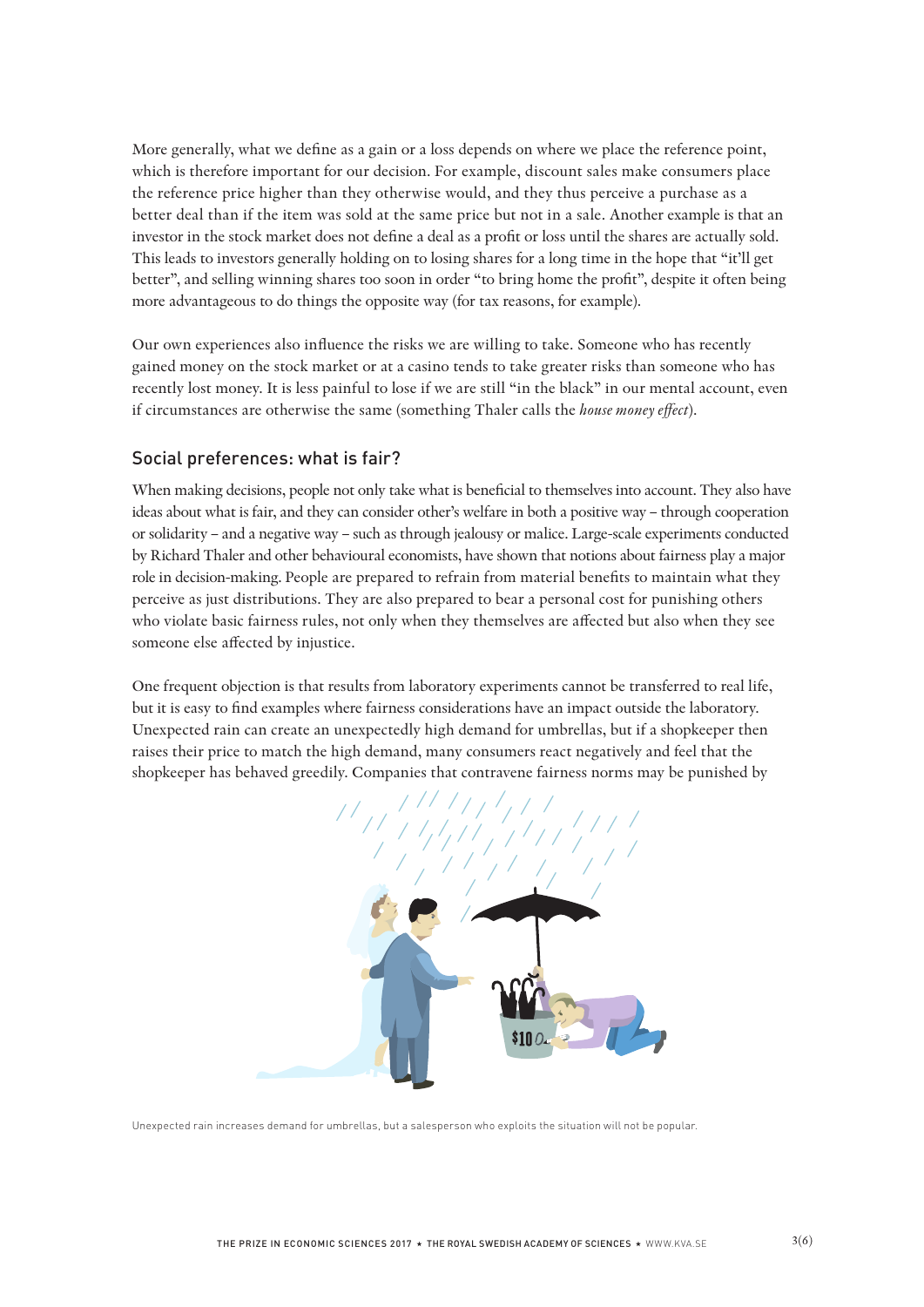consumer boycotts, which may get them to maintain their prices in cases where they would otherwise have raised them. Additionally, there are strong feelings about what is fair when it comes to pay, which affects wage setting on the labour market through comparisons between different employee groups. It is difficult to gain acceptance for nominal pay cuts – their current salary level is the given reference point below which people do not want to drop – while it is easier to accept a nominal wage increase that is lower than inflation, even though this entails a pay cut in real terms.

## Odysseus and the Sirens

In the twelfth song of the Odyssey, Circe warns Odysseus about the Sirens, who lure sailors with their enchanting singing. Odysseus who, like his crew, wanted to return home to Ithaca, solves the problem by plugging the crew's ears with beeswax and then tying himself to the mast, with strict orders to the crew to ignore whatever he says until they are out of harm's way. Odysseus' problem is the epitome of this dilemma at all levels of our life, when we are tested by short-term temptations that threaten long-term wellbeing. This could be food and drink, smoking, consumption, saving for distant goals, or post-retirement planning. A person who chooses a longer education has a lower income during their studies, but can in return look forward to benefits in the future.

Experiences that are close in time take up more of our awareness than those that are further off; a thousand krona next year is perceived as worth less than a thousand krona today, regardless of whether it is an income or an expense. In traditional economic theory this is described using discounting – the assumption is that both income and expenses reduce by a constant factor with every passing month or year. Using such an assumption, the ranking of two future alternatives will always remain the same.



The myth of Odysseus and the Sirens is about the tension between the long-term, planning self and the short-term, pleasure-focused self.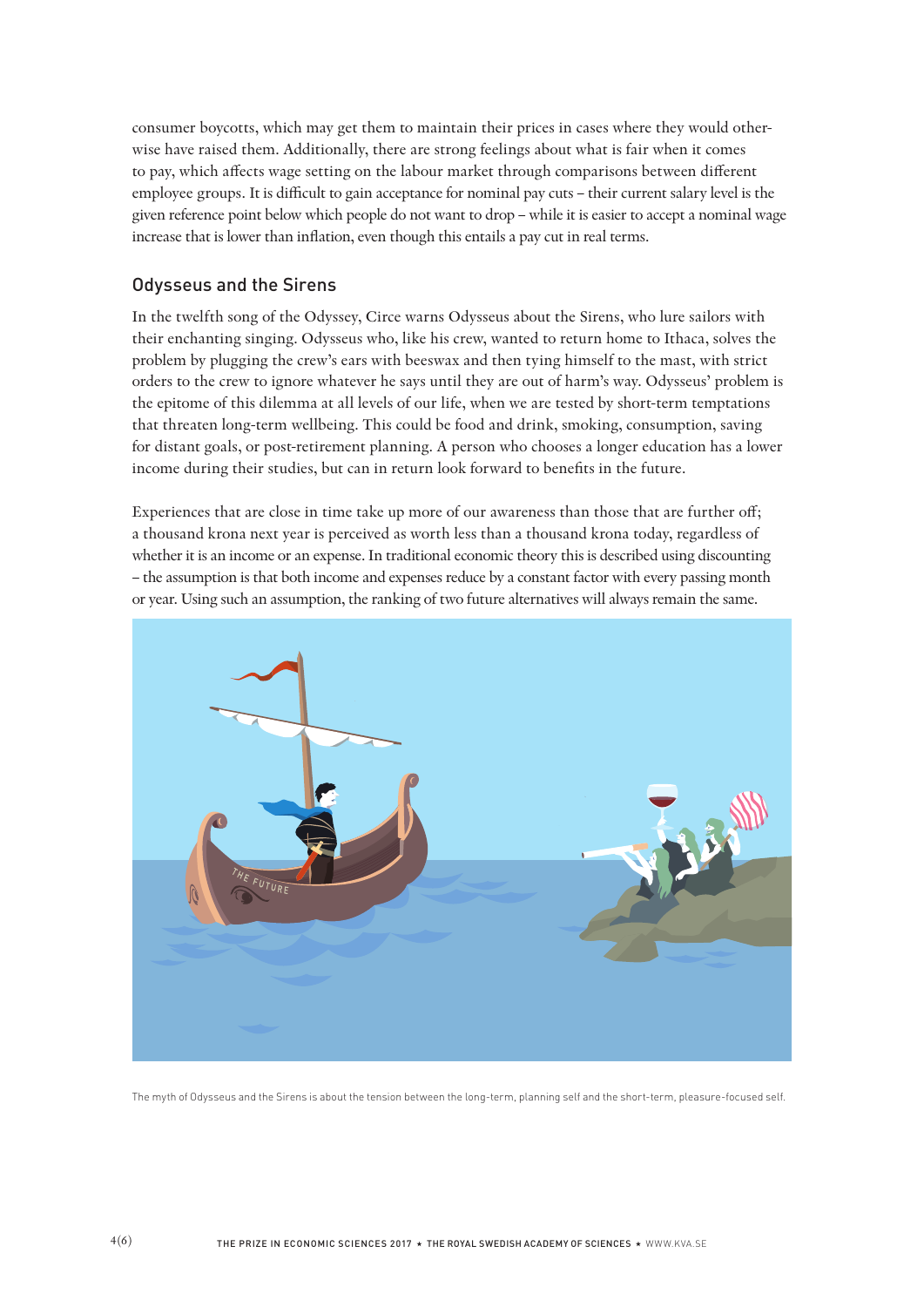However, as Odysseus' dilemma demonstrates, it is possible to change your mind when choosing between two options. The explanation is that experiences that are close in time take up more of our awareness – we discount more rapidly early on.

Richard Thaler has, together with Hersh Shefrin, created an alternative model for describing the dilemma caused by the internal tension between a planning self and a doing self (*planner-doer*). The planning self thinks and makes decisions with the aim of long-term happiness, while the doing self is governed by more short-term goals. This division has been adopted in modern psychology and is also supported by recent research in neuroscience. As in the example of Odysseus, the solution to the dilemma is often about helping the planning self in some way, by removing short-term courses of action. This deviates from traditional economic theory, in which more potential courses of action are always better than fewer. In some cases, people manage to exercise restraint without help – mental accounting can, for example, be a way of avoiding short-term extravagances. In other cases, society may need to help the planning self by designing regulations and institutions that encourage behaviour that has a longer-term perspective.

## Behavioural economics in practice

Behavioural economics has also questioned rational behaviour as it applies to areas such as financial markets. Richard Thaler, along with Laureate Robert Shiller, established the research area of *behavioural finance*, in which researchers have documented apparently unjustified market volatility that seems incompatible with the theory of effective markets. Thaler has also documented what amounts to negative market values for shares – which is unreasonable, because you can always discard a share that has no value. Experiments with test subjects who can choose between different investments show that people are sensitive to the choice of time horizon. Investors tend to prefer low-risk securities over short time horizons, but when they are presented with the potential results of various investments over a longer time horizon, they are more likely to choose higher risk securities, such as shares.

Common marketing practices can be understood as taking advantage of consumer irrationality. Discounts or exhortations of the type "buy three, pay for two" give consumers a sense of having gained and so move the reference point for evaluating the price. Lotteries and betting are marketed through overexposing the rare winners and covering up the multitude of losers. Many consumers are lured into taking loans with disadvantageous terms so they can buy an item they cannot actually afford. Thaler's research is frequently cited in marketing literature and his insights, and those of other behavioural economists, can help us recognise marketing tricks and avoid unfavourable economic decisions.

In many situations, the planning self needs help to withstand temptation. Such considerations are behind many countries' restrictions on alcohol and drugs, but in other contexts such restrictions are regarded as too far-reaching. Research in behavioural economics can be used by politicians and other decision-makers to design alternatives that provide benefits to society. Richard Thaler and Cass Sunstein have argued that, in more areas, both public and private institutions should actively (but with maintained freedom of choice) try to *nudge* individuals in the right direction. Among other things, this has led to the introduction of *nudge units* in several countries, including the UK and the USA, agencies that aim to reform public administration through the use of behavioural economic insights. Improvements often involve simple things, such as how the default option is defined – the one that is the result unless you actively choose something else. There are applications in fields such as pension savings, organ donation and environmental policy. People may feel it is difficult to save more than they currently do, because it directly reduces how much they can consume today. It is often easier to promise to save more in the future, particularly if they expect their salary to increase. This insight has been used in the "Save More Tomorrow" programme, designed